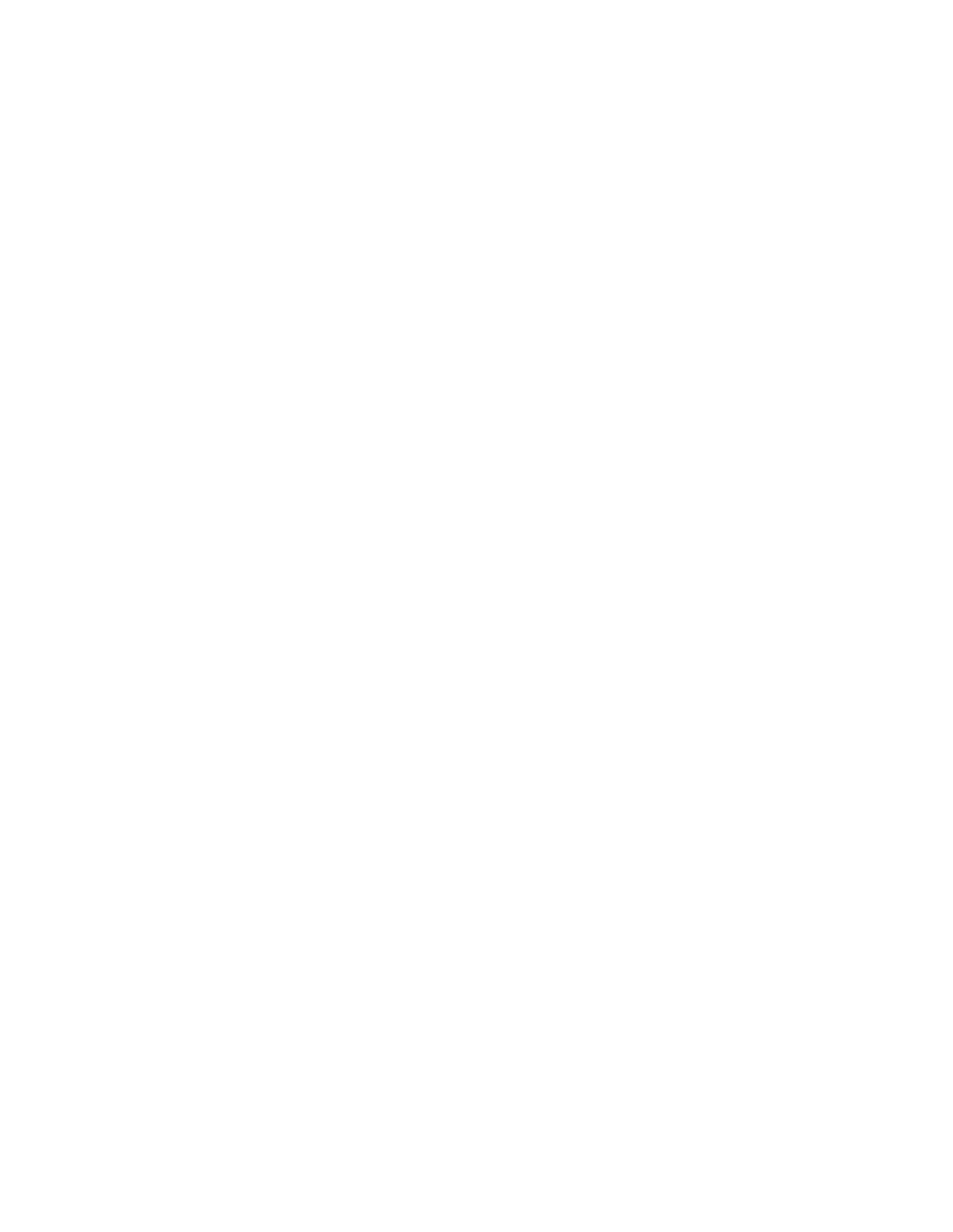## Moving Grad Grad *by* RYAN WOLF

In the past few years, the social responsibility of employers and employees has evolved. Employees want to work for an organization that does well for their community, and increasingly, organizations want to offer opportunities that give back to society. These factors set a stage on which organizations and their employees can capitalize by integrating their health initiatives with those of the community.

Certainly, health outcomes are at the heart of many organizations' missions, but wellness objectives should advance beyond health alone, just as workplaces become advanced and innovative.

Marrying the strategic health plan with organizational and community goals means linking multiple elements of well-being into one initiative, which is a secret sauce that provides impactful experiences.

For example, Baylor College of Medicine in Houston has expanded on their culture of health and activity by partnering with Reason2Race, a community and health driven fund-raising platform that supports organizations, nonpro ts and individuals. Reason2Race connects BCM and other companies with charity races and signi cant community objectives. These organizations blend multiple elements of well-being in one experience: walking and running for physical activity; community giving for a feel-good nancial return; and connection



with teammates for career and social wellbeing.

To avoid recreating the wheel, it s also wise to look locally and see what is already happening. For example, Slow Roll is a once-per-week bike ride with a mission to create a safe and positive space for the community to connect.

> Biking is simply the vehicle for connection. By way of inviting the entire public to participate in the escorted bike ride, individuals merge for physical, social, and community togetherness. Slow Roll originated in Detroit where it became wildly popular, and has expanded to numerous cities across the globe.

Another example is in Omaha, Nebraska, where the American Lung Association directs the annual Corporate Cup run and walk. Initially designed to raise research and educational funding for lung diseases like cancer and asthma, it created an army of health ambassadors at organizations by bringing the corporate component of its name. Organizations are pitted against each other and earn bragging rights for the most participants and dollars raised.

Evolving over thirty years, the Corporate Cup is now hosted at a strategic location where participants nish at the entrance of the citys largest farmers market. The blend of physical, career, social, and community well-being has transformed this traditional event into a contemporary genius well-being experience.

Being aware of community and social initiatives helps us naturally infuse our health objectives into an even greater mission when there is a good t. Social and community well-being efforts raise the purpose and engagement of wellness initiatives because people are motivated to get active by more than just their selfinterest.